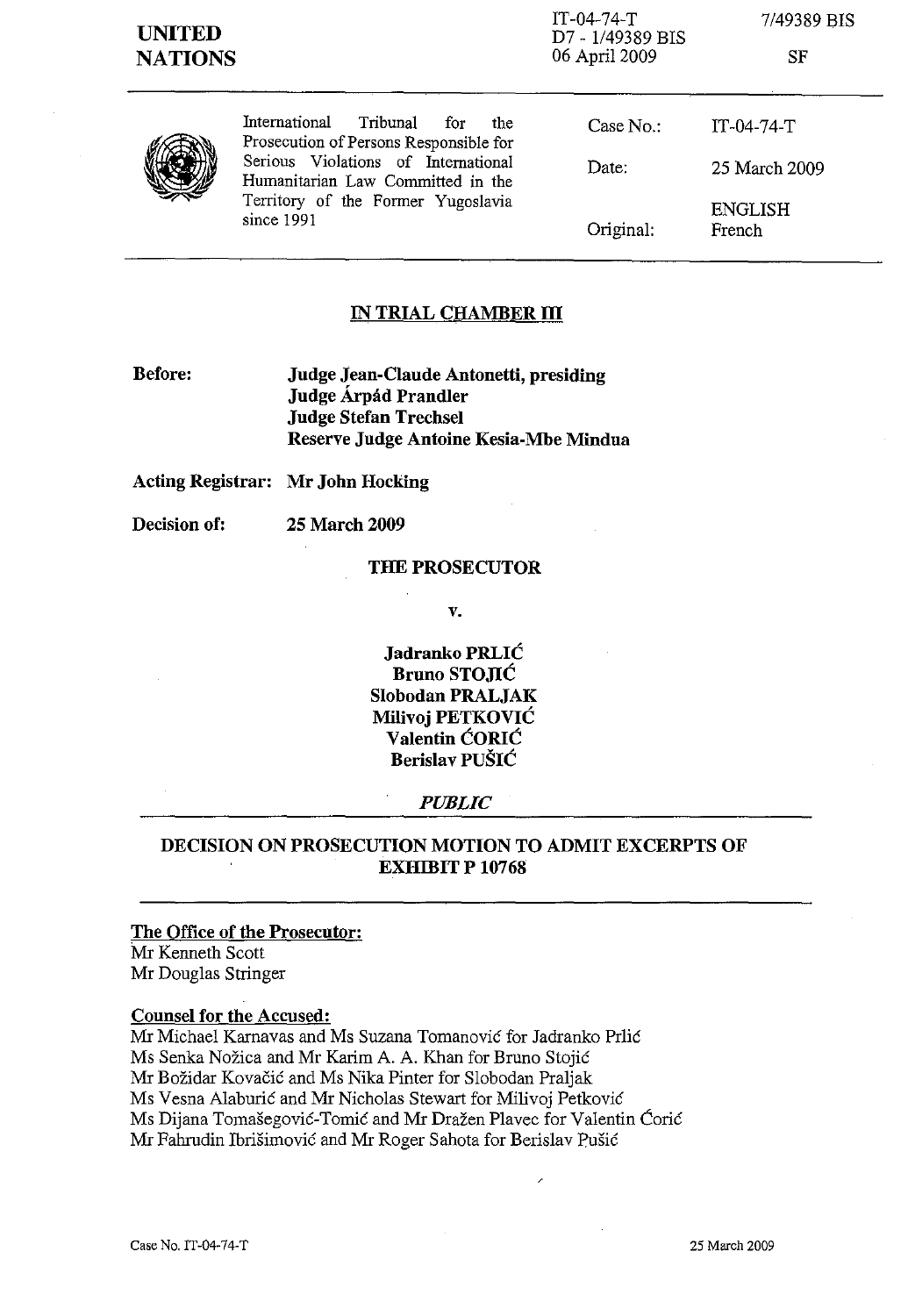6/49389 BIS

**TRIAL CHAMBER III** ("Chamber") of the International Tribunal for the Prosecution of Persons Responsible for Serious Violations of International Humanitarian Law Committed in the Territory of the Former Yugoslavia since 1991 ("Tribunal"),

**SEIZED** of the "Prosecution Motion to Admit Limited Excerpts of Exhibit P 10768", filed publicly by the Office of the Prosecutor ("Prosecution") on 2 March 2009 ("Motion"), in which the Prosecution requests that the Chamber admit excerpts of Exhibit P 10768 ("Decree") into evidence ("Excerpts"), which were presented during the cross-examination of Expert Witness Milan Cvikl, who appeared from 12 to 15 January 2009,

**NOTING** the "Order Admitting Evidence Regarding Expert Witness Milan Cvikl", rendered publicly by the Chamber on 18 February 2009 ("Order of 18 February 2009"), in which the Chamber refused to admit the Decree into evidence, for the reason that the Prosecution failed to specify the pages of this document that it was requesting for admission as required by paragraph 30 of the Decision of 24 April  $2008$ ,<sup>1</sup> even as it had provided an English translation for only some of the passages in the Decree, $2$ 

**NOTING** the "Corrigendum to Prosecution Motion to Admit Limited Excerpts of Exhibit P 10768", filed publicly by the Prosecution on 3 March 2009 ("Corrigendum"), in which the Prosecution specifies the Excerpts requested for admission, namely: the text of the Decree from the beginning up to Article  $4<sup>3</sup>$ , the headings of certain sections of the said Decree;<sup>4</sup> Article 363 and the final text bearing the date of signature and the signature of the Decree by the President of the Presidency of the RBiH, $^5$ 

**NOTING** "Jadranko Prlić's Response to Prosecution Motion to Admit Limited Excerpts of Exhibit P 10768 & Corrigendum to Prosecution Motion to Admit Limited Excerpts of Exhibit P 10768", filed publicly by Counsel for the Accused Jadranko

<sup>&</sup>lt;sup>1</sup> Decision Adopting Guidelines for the Presentation of Defence Evidence, 24 April 2008 ("Decision of 24 April 2008").

 $2^2$  Order, p. 6.

 $3$  P 10768, English version, pp. 1 and 2.

 $^{4}$  P 10768, English version, pp. 2, 3 and 4.

 $<sup>5</sup>$  P 10768, English version, p. 5.</sup>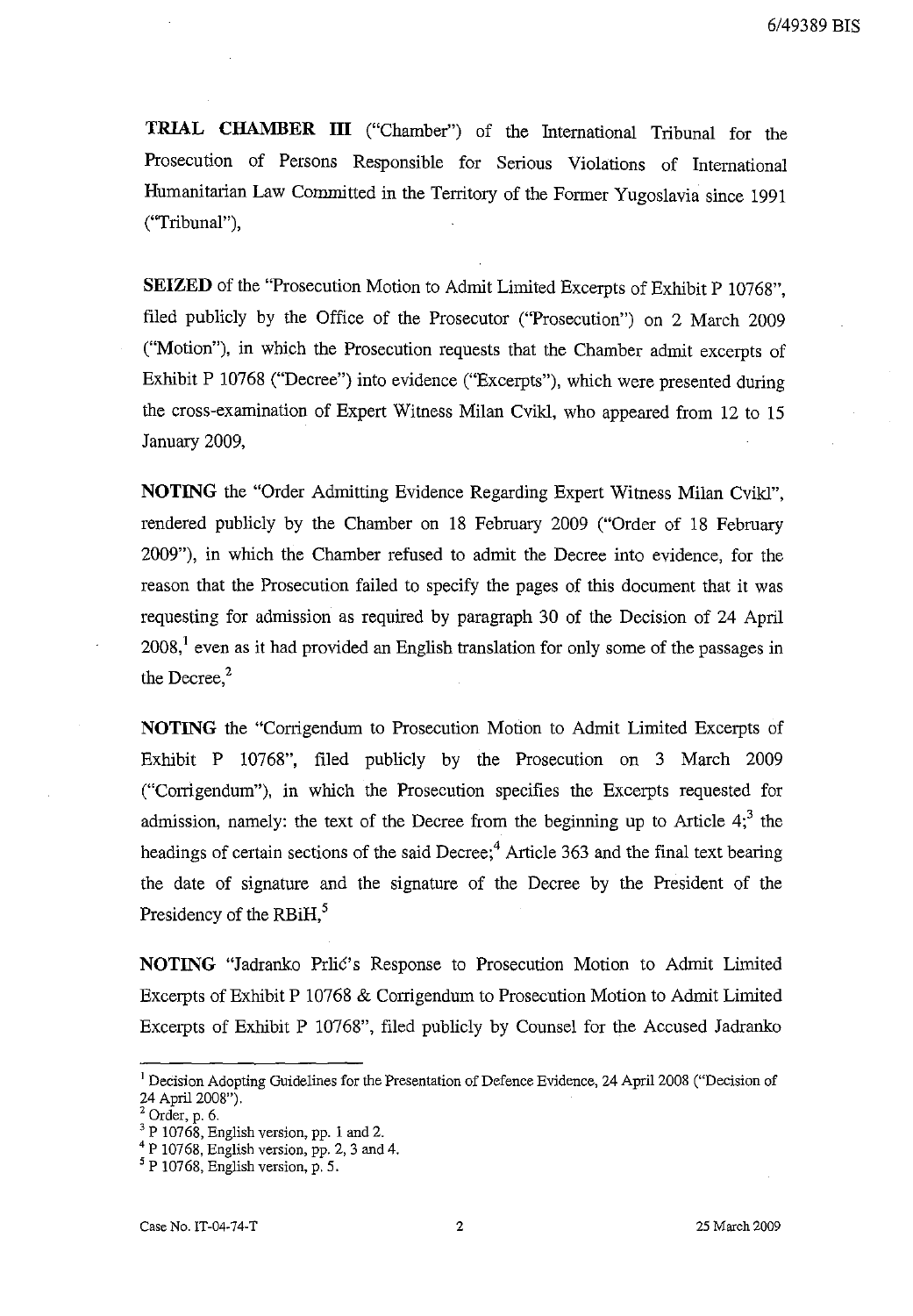Prlic ("Prlic Defence") on 16 March 2009 ("Response"), in which the Prlic Defence requests that the Chamber deny the Motion.<sup>6</sup>

**NOTING** the Decision on Presentation of Documents by the Prosecution in Crossexamination of Defence Witnesses of 27 November 2008 ("Decision of 27 November 2008"),

**NOTING** the "Decision on the Interlocutory Appeal Against the Trial Chamber's Decision on Presentation of Documents by the Prosecution in Cross Examination of Defence Witnesses", rendered by the Appeals Chamber on 26 February 2009, in which it affirms the Decision of 27 November 2008,

**CONSIDERING** that in support of the Motion, the Prosecution recalls that Exhibit P 10768 is a decree promulgated by Alija Izetbegovic relating to the establishment of a customs system and that it was presented during the cross-examination of Expert Witness Milan Cvikl, $^7$ 

**CONSIDERING** that the Prosecution acknowledges that the Chamber's practice requires the parties, when requesting the admission into evidence of particularly long documents, to specify the excerpts they intend to rely on in the presentation of their case; that, according to the Prosecution, there is however an exception to this practice for laws and decrees, for which the Chamber has often shown flexibility;<sup>8</sup> that in this case, in light of this fleXibility, the Prosecution, therefore, considers that it did not have to specify the excerpts of the Decree which were requested for admission and rejected in the Order,<sup>9</sup>

**CONSIDERING,** however, that in order to avoid having the Decree translated in its entirety and to avoid unnecessarily burdening the Chamber, the Prosecution now specifies the Excerpts that it requests for admission in its Motion,<sup>10</sup> and subsequently in the Corrigendum,  $^{11}$ 

<sup>6</sup> Response, p. 4.

<sup>7</sup> Motion, p. **1,** para. 2.

<sup>8</sup> Motion, p. 2, para. 3.

 $<sup>9</sup>$  Motion, p. 2, para. 4.</sup>

<sup>10</sup> Motion, p. 2, para. 5 and p. 3, para. 6.

<sup>11</sup> Corrigendum, p. **1,** paras. 2, 3 and 4.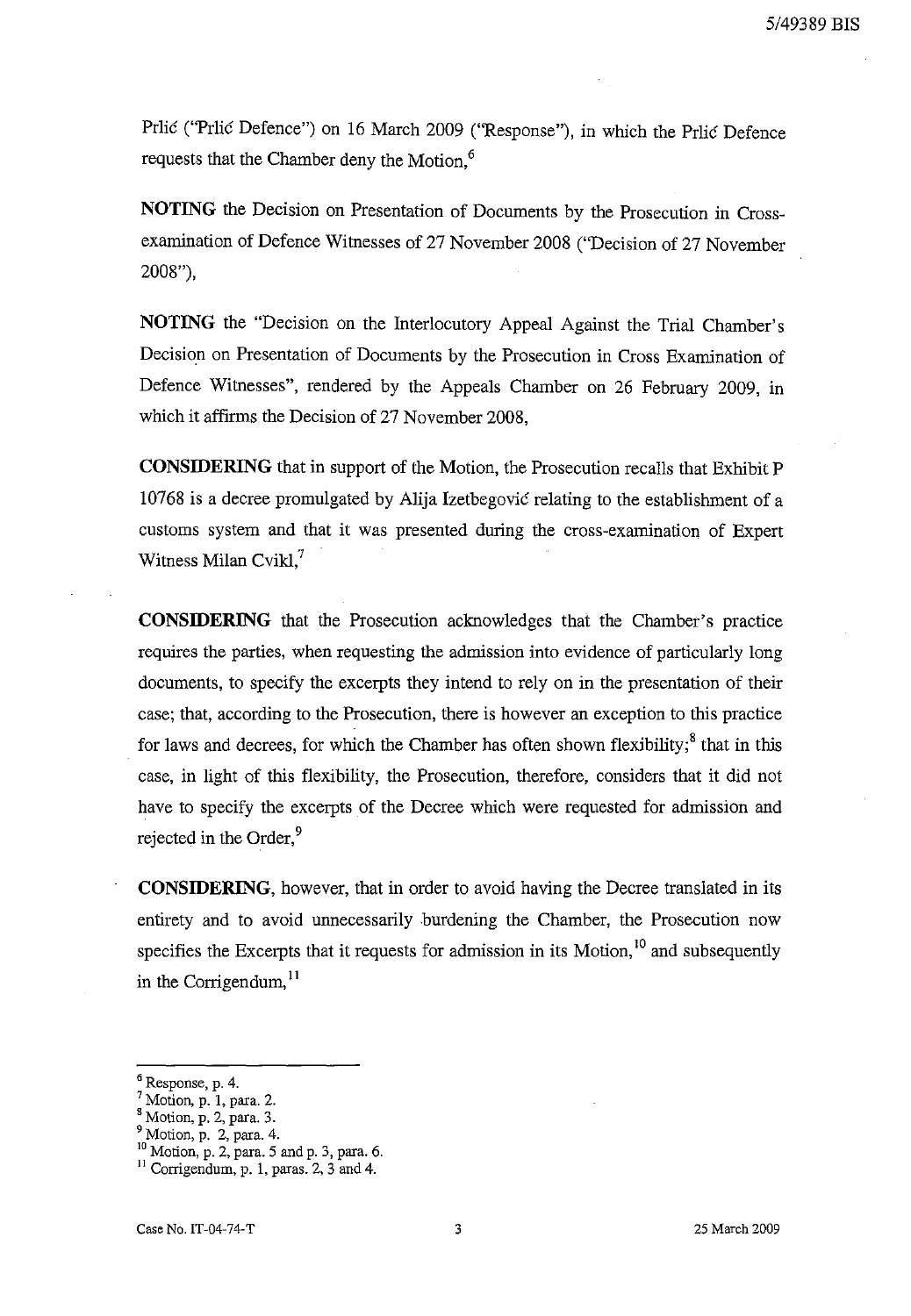**CONSIDERING** furthermore, that the Prosecution submits that the Excerpts are relevant;<sup>12</sup> that they challenge the Defence case according to which the authorities of the RBiH took no measures to introduce customs legislation during the period covered by the Indictment; 13 that the Decree shows that the authorities of the HZ H-B and subsequently the HR H-B had an obligation to pay over to the government of the RBiH the customs duties collected in the territories over which they had control, which they failed to do; $^{14}$  and that, finally, the Excerpts impeach the credibility of Expert Witness Milan Cvikl,<sup>15</sup>

**CONSIDERING** that the Prlic Defence submits that Expert Witness Milan Cvikl merely confirmed that in 1995 he had not observed any border crossings set up by the RBiH authorities when he went to that country, <sup>16</sup>

**CONSIDERING** that the Prlic Defence therefore is of the view that that the Prosecution failed to prove that the Decree promulgated in 1992 was implemented in 1995 and that it in no way undermines the credibility of the testimony of expert Milan  $C$ vikl, $17$ 

**CONSIDERING** that the Prlic Defence further submits that this Decree could have been presented by the Prosecution during the case-in-chief or during the crossexamination of Witness Neven Tomic who, in his capacity as the head of the Finance Department of the HVO HZ H-B, could have effectively attested to its relevance, probative value and reliablity,  $18$ 

**CONSIDERING,** as a preliminary matter, that the Chamber notes that in actuality the Motion constitutes a request for reconsideration of the Order of 18 February 2009, in which the Chamber rejected the Decree for the reason that the Prosecution failed to specify which pages it was seeking to admit, while only some articles and headings in the Decree were translated, and that consequently, the motion should be treated as such,

Case No. IT-04-74-T 4 25 March 2009

i2 Motion, p. 3, para. 6.

<sup>&</sup>lt;sup>13</sup> Motion, pp. 2 and 3, para. 6.

<sup>&</sup>lt;sup>14</sup> Motion, pp. 2 and 3, para. 6.

 $15$  Motion, p. 2, paras. 2 and 6.

<sup>&</sup>lt;sup>16</sup> Response, p. 2, para. 2.

 $17$  Response, p. 2, para. 2.

<sup>18</sup> Response, p. 2, para. 3.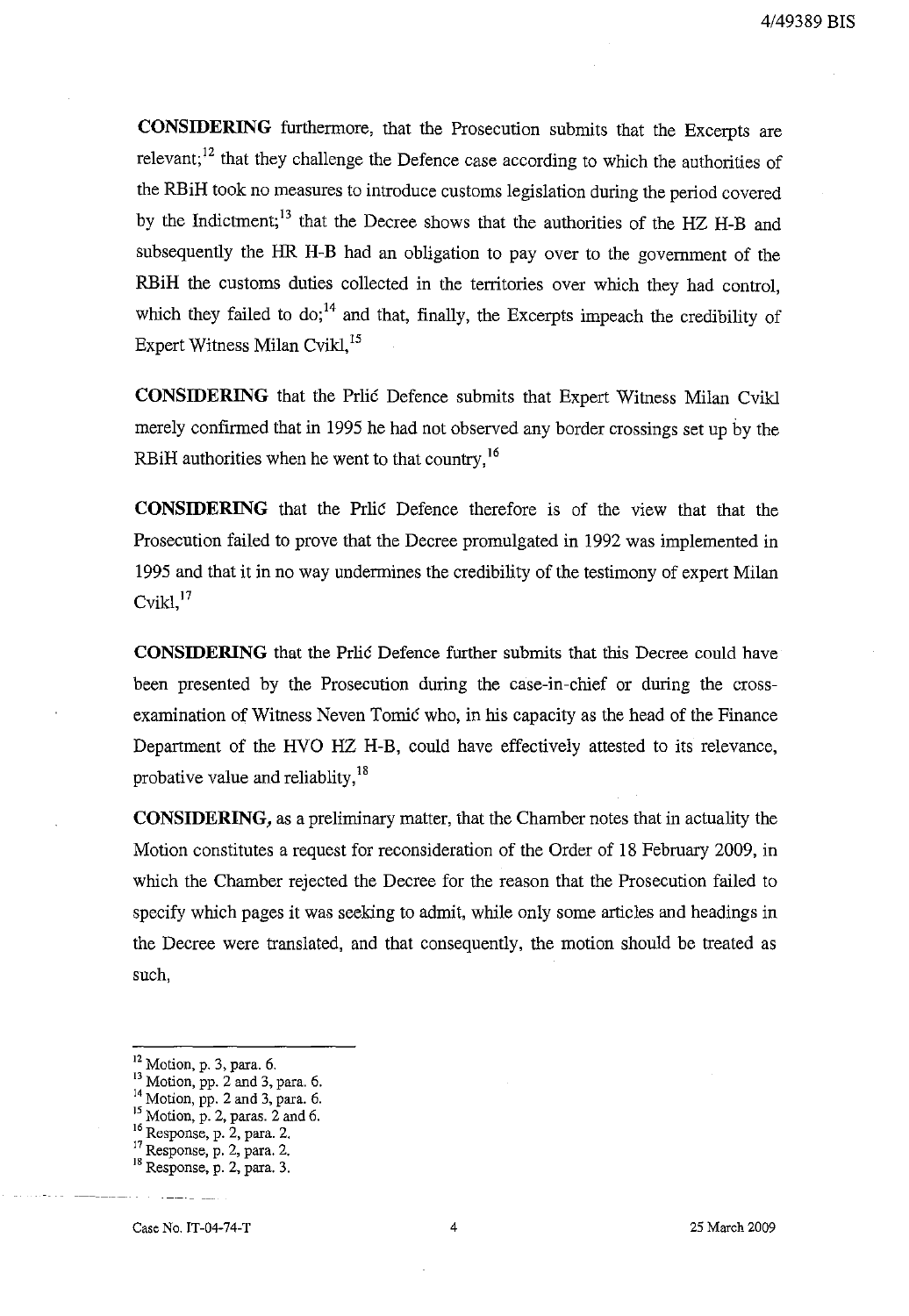**CONSIDERING** that the Chamber notes that in its Motion, the Prosecution specifies that it only seeks the admission of the Excerpts and now specifies the pages it requests for admission, namely pages I to 5 of the English version of the Decree in *ecourt,* 

**CONSIDERING** that a Trial Chamber has the inherent power to reconsider its own decisions and that it may allow a request for reconsideration if the requesting party demonstrates to the Chamber that the impugned decision contains a clear error of reasoning or that particular circumstances, which can be new facts of arguments,<sup>19</sup>. justify its reconsideration in order to avoid injustice.<sup>20</sup>

**CONSIDERING** that the Chamber notes that in its Motion, the Prosecution submits the Decree is a mixed document because it challenges both the credibility of Expert Witness Milan Cvikl and the Defence case as it relates to the lack of action on the part of the RBiH authorities in terms of customs legislation during the conflict, $^{21}$ 

**CONSIDERING** that the Chamber notes that the Decree is a "new document" within the meaning of paragraph 4 of the Decision of 27 November 2008 insofar as it has not already been admitted into evidence and that, furthermore, it seeks to both test the credibility of the witness and rebut the Defence case,

**CONSIDERING** that the Chamber further notes that the Decree was also not on the exhibit list filed by the Prosecution pursuant to Rule 65 ter of the Rules of Procedure and Evidence ("Rules; 65 fer List"),

**CONSIDERING** that the Chamber notes that the Prosecution did not follow the procedure established by the Chamber in paragraphs 20 and 23 of the Decision of 27 November 2008 to request the admission of the Decree since, while its purpose is to rebut the Defence case, it did not explain which exceptional circumstances justify the late presentation of the Decree, when and by which means it obtained this document,

<sup>&</sup>lt;sup>19</sup> The Prosecutor v. Stanislav Galić, Case no. IT-98-29-A, Decision on Defence's Request for Reconsideration, 16 July 2004, pp. 3 and 4, citing *The Prosecutor v. Laurent Semanza,* Case no. ICTR-97-20-T, Trial Chamber III, Decision on Defence Motion to Reconsider Decision Denying Leave to Call Rejoinder Witnesses, 9 May 2002, para. 8.<br><sup>20</sup> The Processity of Call Processes, 9 May 2002, para. 8.

The Prosecutor v. Stanislav Galić, Case no. IT-98-29-A, Decision on Defence's Request for Reconsideration, 16 July 2004, pp. 3 and 4, citing, *inter alia, The Prosecutor v. Zdravko Mucić et al.*, Case no. IT-96-21Abis, Appeals Judgement on Sentence, 8 April 2003, para. 49; *The Prosecutor v. Popovic et ai.,* Case no. IT-05-88-T, Decision on Defence Motion for Certification to Appeal Decision Admitting Written Evidence pursuant to Rule 92 *bis,* 19 October 2006, p. 4.

<sup>&</sup>lt;sup>21</sup> Motion, pp. 2 and 3, para. 6.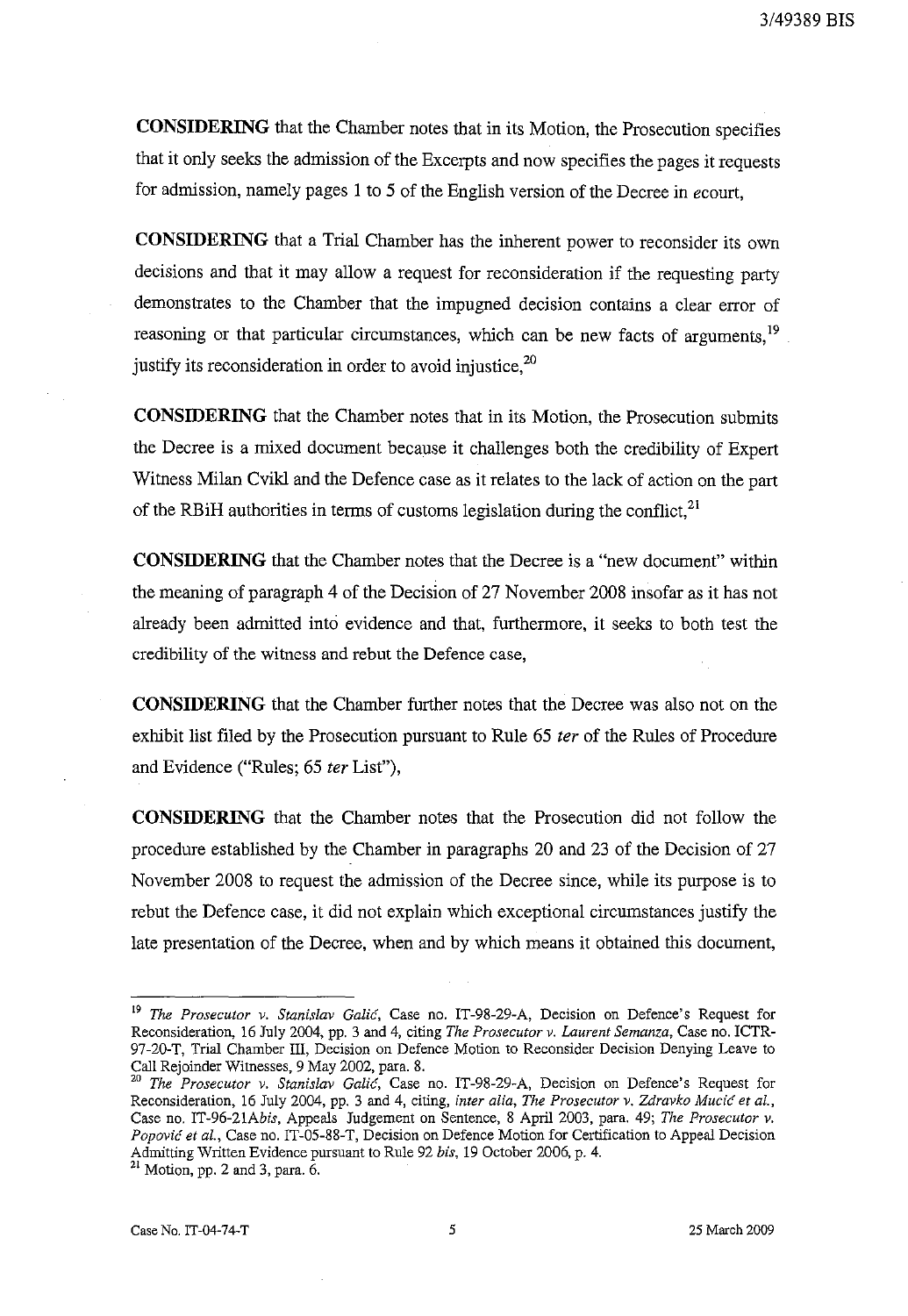when it disclosed it to the Defence and why it presented it only after the closing of its case,

**CONSIDERING** that the Chamber consequently decides not to admit the Decree in that it would intend to prove the guilt of one or more of the Accused by rebutting the Defence case,

**CONSIDERING** that the Chamber recalls that the Prosecution may however introduce, during the cross-examination of a Defence witness, documents that were not admitted into evidence for the sole purpose of testing the credibility of a witness or refreshing his memory,<sup>22</sup> and that it will analyse the admissibility of the Decree for this purpose only,

**CONSIDERING** that, firstly, the Chamber holds that it is not in a position to assess the relevance, probative value and reliability of the Excerpts corresponding to the sections of the Decree solely on the basis of the translations of the headings of those  $\text{sections}^{23}$  and in the absence of any translation of their content,

**CONSIDERING** that, consequently, the Chamber decides to deny the Motion in that it relates to the admission of pages 2 (beginning with "Bonded goods") to 4 of the English version of the Decree,

**CONSIDERING** that, secondly, the Chamber deems that the other Excerpts<sup>24</sup> now satisfy the admissibility criteria set out in the Decision of 24 April  $2008$ ,  $25$  insofar as the Decree was put to Expert Witness Milan Cvikl in court; that the Excerpts bear sufficient indicia of relevance, probative value and reliability; that the Prosecution now specified to the Chamber the pages of the Decree it requests for admission,

**CONSIDERING** that the Chamber therefore decides that, as an exception, and in the interests of justice, it is appropriate to now admit pages 1,2 (up to the end of Article 4 "herein") and 5 of the English version of the Decree, only insofar as these excerpts are intended to impeach the credibility of Expert Witness Milan Cvikl,

<sup>&</sup>lt;sup>22</sup> Decision of 27 November 2008, para. 24.

 $23$  P 10768, English version, pp. 2.2 (beginning with "Bonded goods"), 3 and 4.

<sup>&</sup>lt;sup>24</sup> P 10768, English version, pp. 1, 2 and 5. Namely p. 1 in its entirety, Articles 3 and 4 on p. 2, and p. 5 in its entirety.

<sup>&</sup>lt;sup>25</sup> Decision Adopting Guidelines for the Presentation of Defence Evidence, 24 April 2008, Guideline 8.